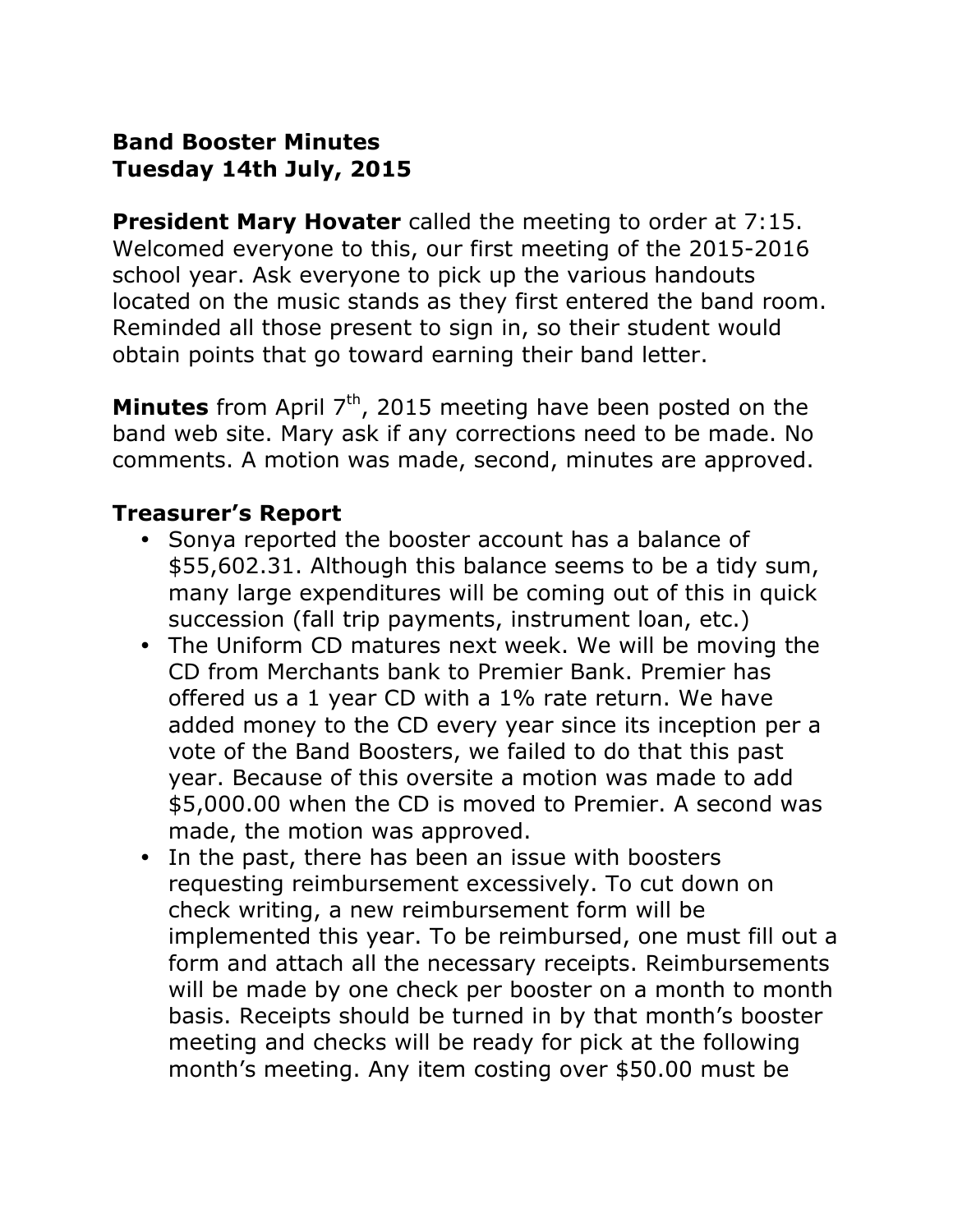approved, failure to obtain approval will result in the expenditure being considered as a donation.

- The new popcorn machine will be delivered with the first concession stand order.
- The propane tank storage cage is now at the main concession stand. Thank you to Kathryn Andrews for volunteering to pick it up in Sheffield and bring it back to Cullman.
- ! We will once again offer boosters and concession stand patrons the opportunity to use credit cards via 'square'. Band fees and trip payment can be made by boosters, and one window at the concession stand will be dedicated to this payment method.
- Anyone with ideas for items to be sold in The Pride Store please contact Sonya or any officer, we would love to hear your input.
- ! Carol Harbison is the assistant treasurer, she will be assuming the position of treasure next year, as Sonya is a 'senior' this year.
- ! Motion, second, Treasurer's Report approved as reported.

# **Mary**

- ! Sign-up sheets are being passed around for boosters to volunteer to help with various activities;
	- o Water for band camp, marching season, New York trip.
	- $\circ$  Ice Cream Social for Friday night, July 31<sup>st.</sup>
	- $\circ$  Chaperones for away games, home games, competitions and performances.
	- o Concession Stand for prep, JV, Middle School and High School football games, Exhibition
	- $\circ$  Pit Crew for away and home games, competitions.
- Sign-up sheets for the purchase of show shirts and booster shirts are also being passed around.
- ! 40 vendors are participating on the band card this year. Walmart, Kmart, CVS and Rumors have all agreed to let us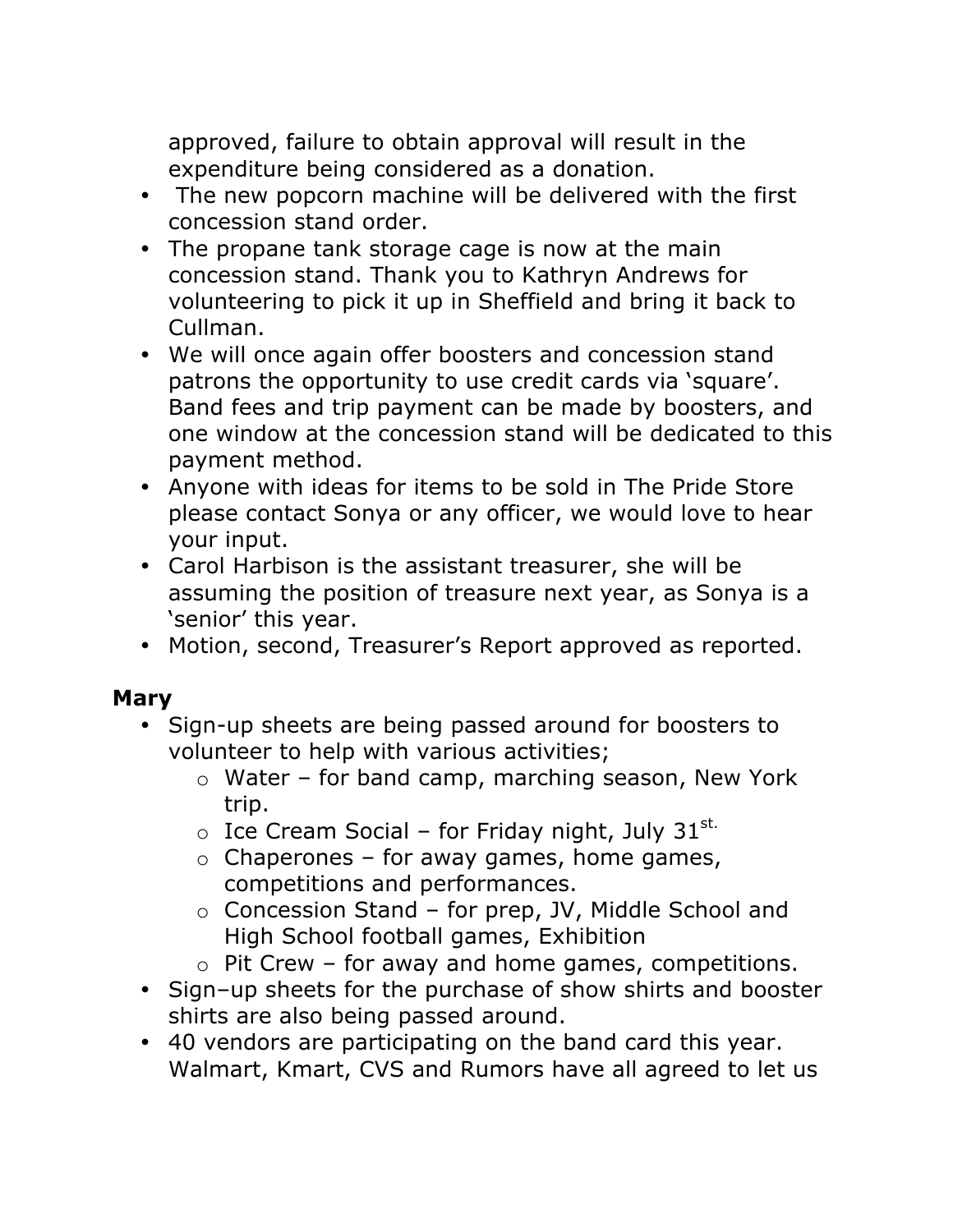sale cards at their establishments. Sign up for a shift if you are interested. July  $28<sup>th</sup>$  is the date that band card packets will be given to students. Sonya requested that at turn in dates and times, please allow students to go first, they have time restraints and have to get to practice. Money will only be accepted on specific dates and

\*Questions:

How do you sign up for the various 'lists'? Contact ANY officer, they will be glad to help you. You can email Terri about the concession stand, you must be 18 to work concessions.

Do you earn point toward your child's letter for being a water volunteer? Yes

- ! Officer introductions. The offices of Secretary and Concession Stand Lead will be vacated next year, if anyone would be interested in filling one of these positions, please contact President Mary Hovater.
- ! Concessions Terri will schedule one final clean-up day before the season begins. There will be six home games this year, on average 30 people are needed at each game for the concession stand to run successfully. All boosters should consider signing up to work at two games. No small children are allowed in the concession stand. If you sign up to work in the concession stand, you must stay for the entire game, you cannot walk out at halftime to watch the show, this is the busiest time for concessions. During the Exhibition is the only time that the concession stand will close to watch the CHS Marching Band perform. No one is allowed to 'pass through' the concession stand. Do not take \$100.00 bills. A volunteer is also needed to be the grill cook.
- ! Fairview High School will again be using the Cullman football field and the North concession stand.
- The band truck and trailer are in need of new graphics, they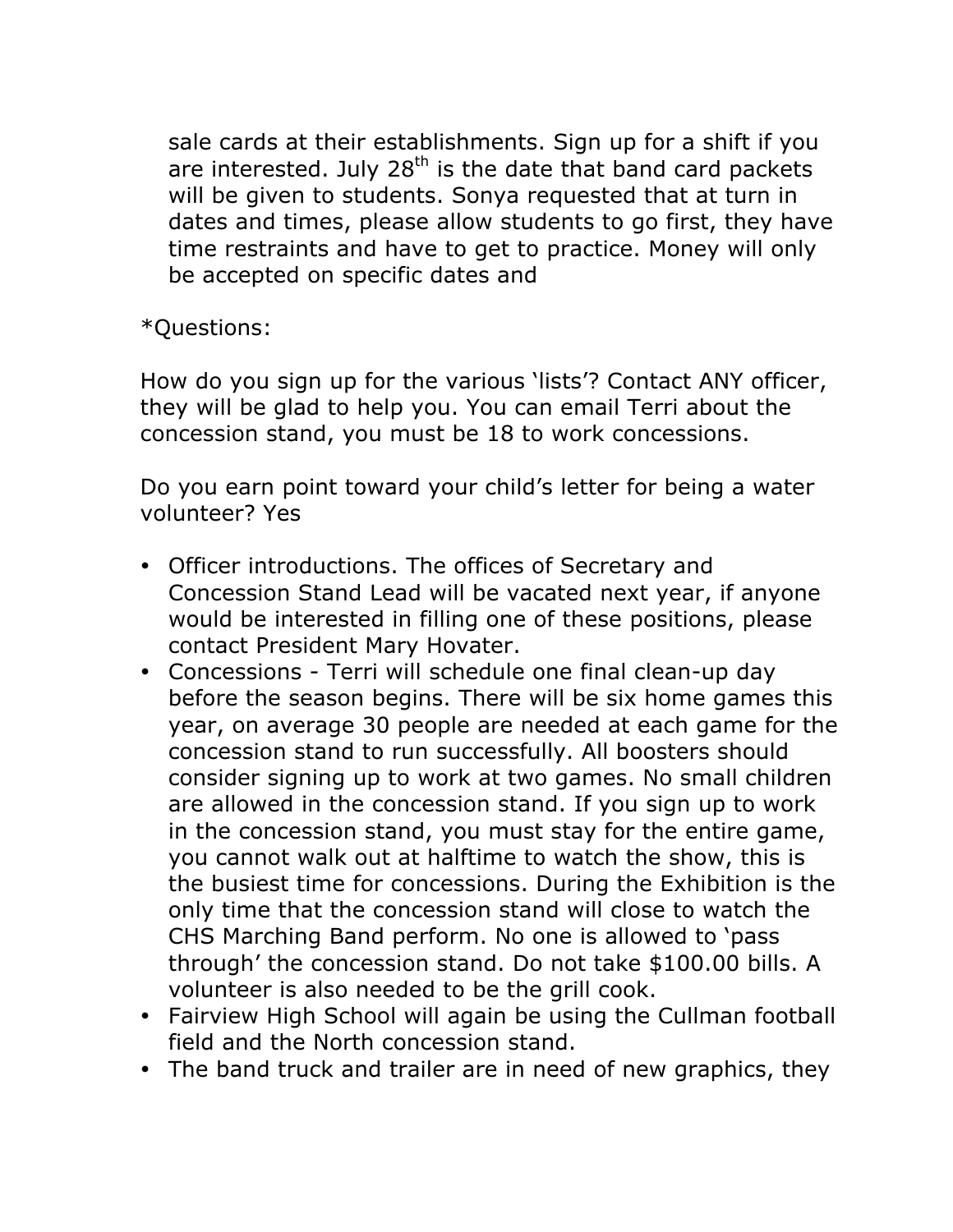are faded, peeling and do not comply with new school logos. Some minor repairs are needed for the back door of the truck also. A motion was made to have the needed work done, second, motion approved.

- Uniforms LaTonya stated that shoe fittings will begin on July 23<sup>rd</sup>, any student not needing new shoes should deduct the cost from their band fees. All uniforms will come home in a garment bag. Please have your student try their uniform on for you to check for proper fit. Pants can be hemmed, but cannot be cut off. Pictures will be made Thursday August  $6<sup>th</sup>$ at 5:00.
- ! Chaperones Jackie, she has never had so many sign up. Eight to ten chaperones are needed for each event. Chaperones love riding the bus, and the kids need them. Chaperones serve at home games as well as away games. The same jobs need to be performed at both; rolling out mats, passing out and collecting plumes, handing out water, etc. Points that go toward your child earning his band letter are given.
- Pit Crew John Sisk, drive the band truck to games and events. The students load and unload the equipment. We help move the equipment on and off the field. Those who volunteer for this group are guaranteed one of the best seats in the house, front row, right on the field.

# **Mrs. Bean**

- Beginner Band students will continue to be dropped off at the middle school by their parent or guardian, and be bussed back to their respective school. Dr. Patterson agreed to keep this practice in place, and we are grateful. If you see her, please express your appreciation.
- Leslie Pruitt did a fabulous job with the middle school uniforms, a helper is needed to shadow her to take over.
- Please take time to sign up for emails and reminder text.
- A schedule has been sent out, and information for football program ads.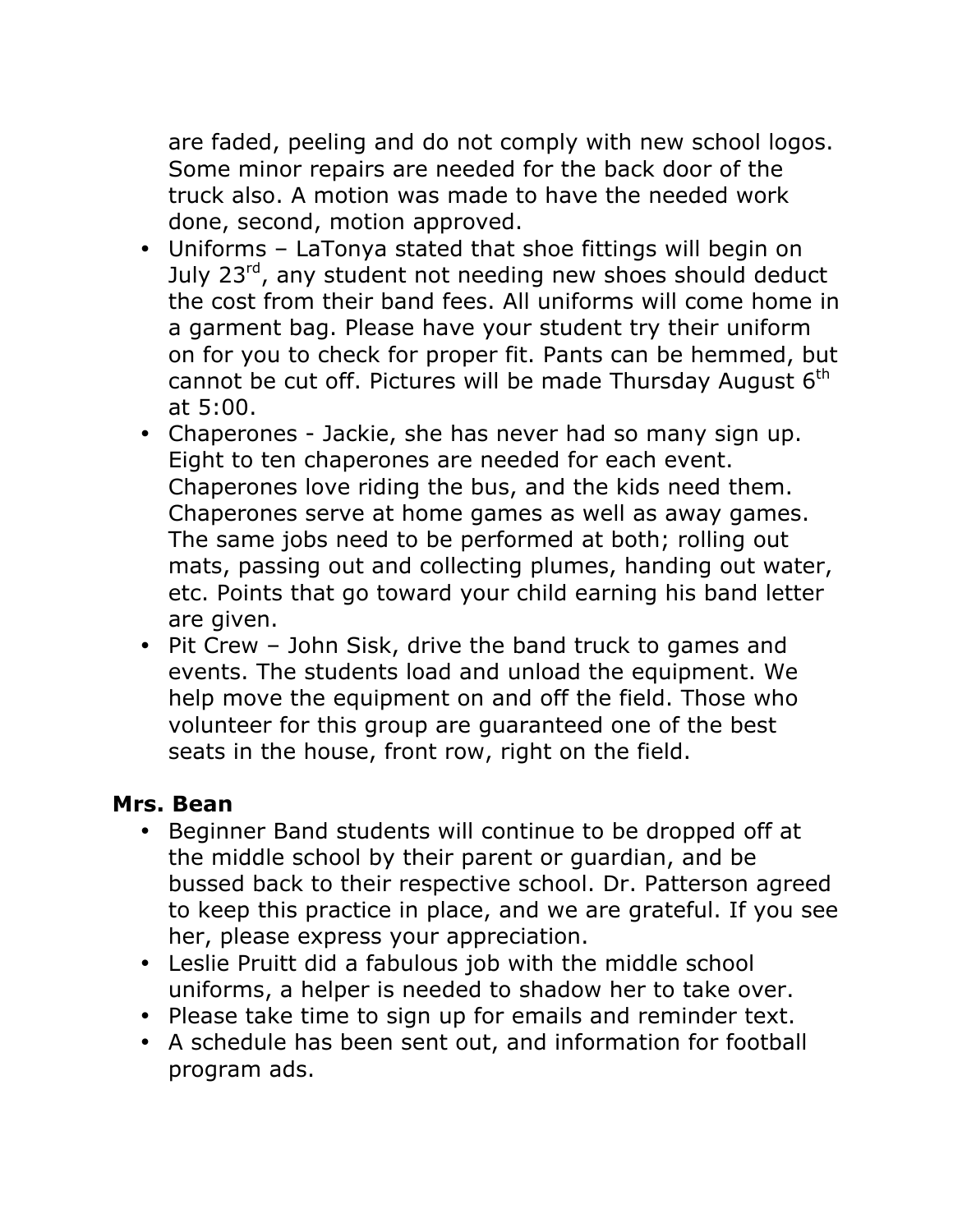- Middle school band camp will be held the same week as the high school, June  $27<sup>th</sup>$  –  $31<sup>st</sup>$ . Friday is picture day. Most of our time will be spent working on music. Friday we will have a swim party at the CWAC.
- Volunteer sheet will be sent home.
- The middle school band collects box tops. We are in need of a volunteer to oversee this. Box tops are sent in twice a year. Be on the lookout for extra box tops located on back to school items. If anyone knows of a CMS parent that works at Walmart and has a student in the band program, Walmart will match the box tops total.

# **Mr. Smith**

- Went over the various handouts.
- Be sure to look through the handbook when it comes home with your student.
- ! Sign up for emails, Reminder 101, Twitter, and Facebook. These are all excellent ways to keep up with the goings on of the Cullman High School Marching Band.
- . Pictures for the football program will be taken August  $6<sup>th</sup>$  at 5:00.
- New York trip will be November  $8<sup>th</sup>$  through the  $12<sup>th</sup>$ , after tonight's booster meeting there will be a chaperone meeting. There will not be room for every chaperone that wants to go, but there will be room for every student.

Introduction of **Mr. Doug Teuscher**, Assistant Band Director. Mr. Touchier thanked everyone for the warm welcome that he has received. He told us about his background. Percussion is his main emphasis. He wants the students to have fun, at the same time he expects them to do the work required to play very well……

Questions:

o Will there be an Indoor Drumline?